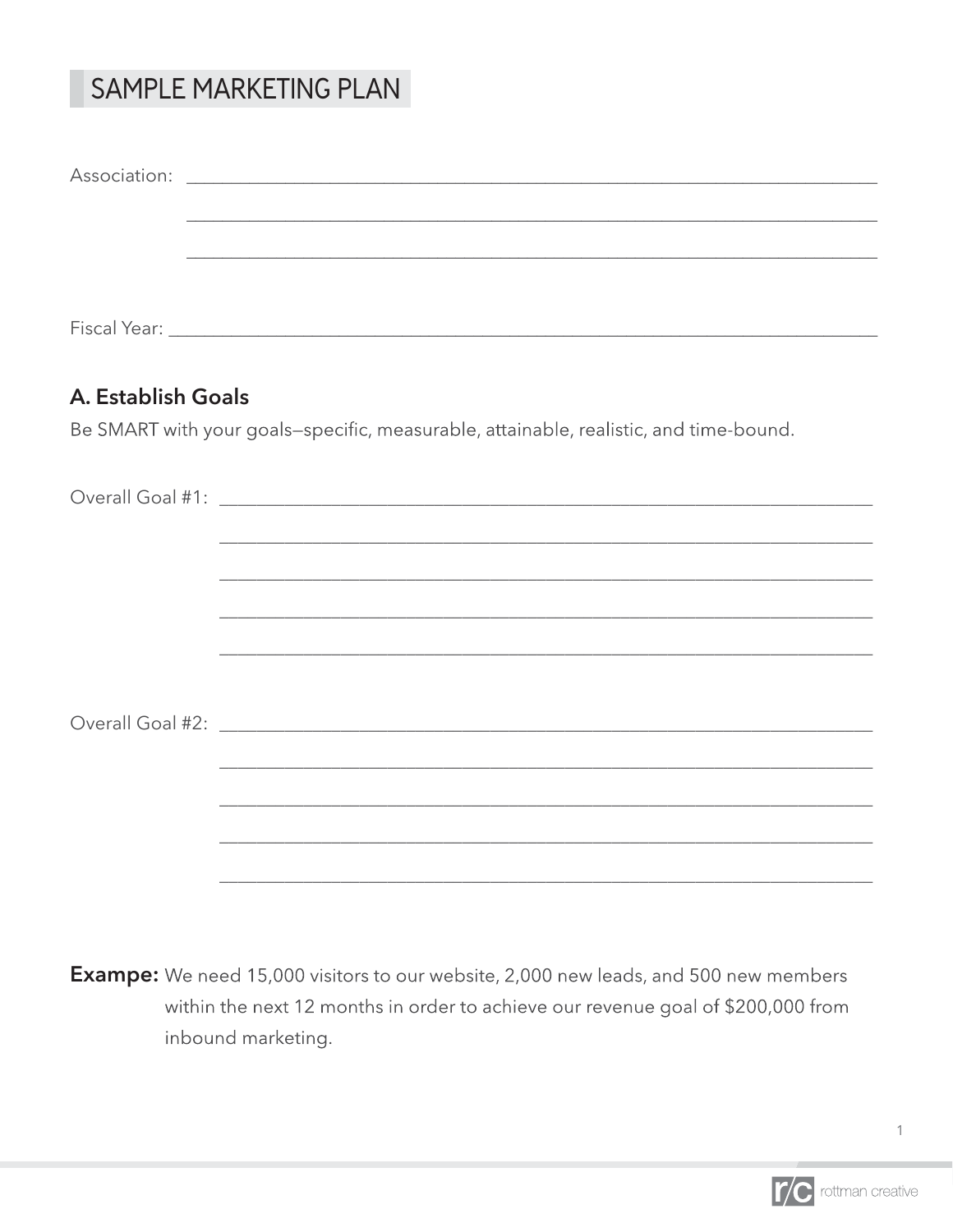## **B. Determine Your Audience**

Primary Audience #1:

### Primary Audience #2:

| Fill in all that are applicable.               | Fill in all that are applicable.                                                                                      |  |  |  |  |
|------------------------------------------------|-----------------------------------------------------------------------------------------------------------------------|--|--|--|--|
| Demographics                                   | Demographics                                                                                                          |  |  |  |  |
|                                                |                                                                                                                       |  |  |  |  |
|                                                |                                                                                                                       |  |  |  |  |
| Household income/company revenues: ________    | Household income/company revenues: __________                                                                         |  |  |  |  |
|                                                |                                                                                                                       |  |  |  |  |
|                                                |                                                                                                                       |  |  |  |  |
|                                                |                                                                                                                       |  |  |  |  |
|                                                |                                                                                                                       |  |  |  |  |
|                                                |                                                                                                                       |  |  |  |  |
| History with your association                  | History with your association                                                                                         |  |  |  |  |
|                                                |                                                                                                                       |  |  |  |  |
|                                                |                                                                                                                       |  |  |  |  |
|                                                |                                                                                                                       |  |  |  |  |
|                                                |                                                                                                                       |  |  |  |  |
|                                                | <u> 1989 - Johann Stoff, deutscher Stoff, der Stoff, der Stoff, der Stoff, der Stoff, der Stoff, der Stoff, der S</u> |  |  |  |  |
| Online behaviors                               | <b>Online behaviors</b>                                                                                               |  |  |  |  |
|                                                |                                                                                                                       |  |  |  |  |
| Articles or e-books downloaded: ______________ | Articles or e-books downloaded: ______________                                                                        |  |  |  |  |
|                                                |                                                                                                                       |  |  |  |  |
|                                                |                                                                                                                       |  |  |  |  |
|                                                |                                                                                                                       |  |  |  |  |



 $\overline{c}$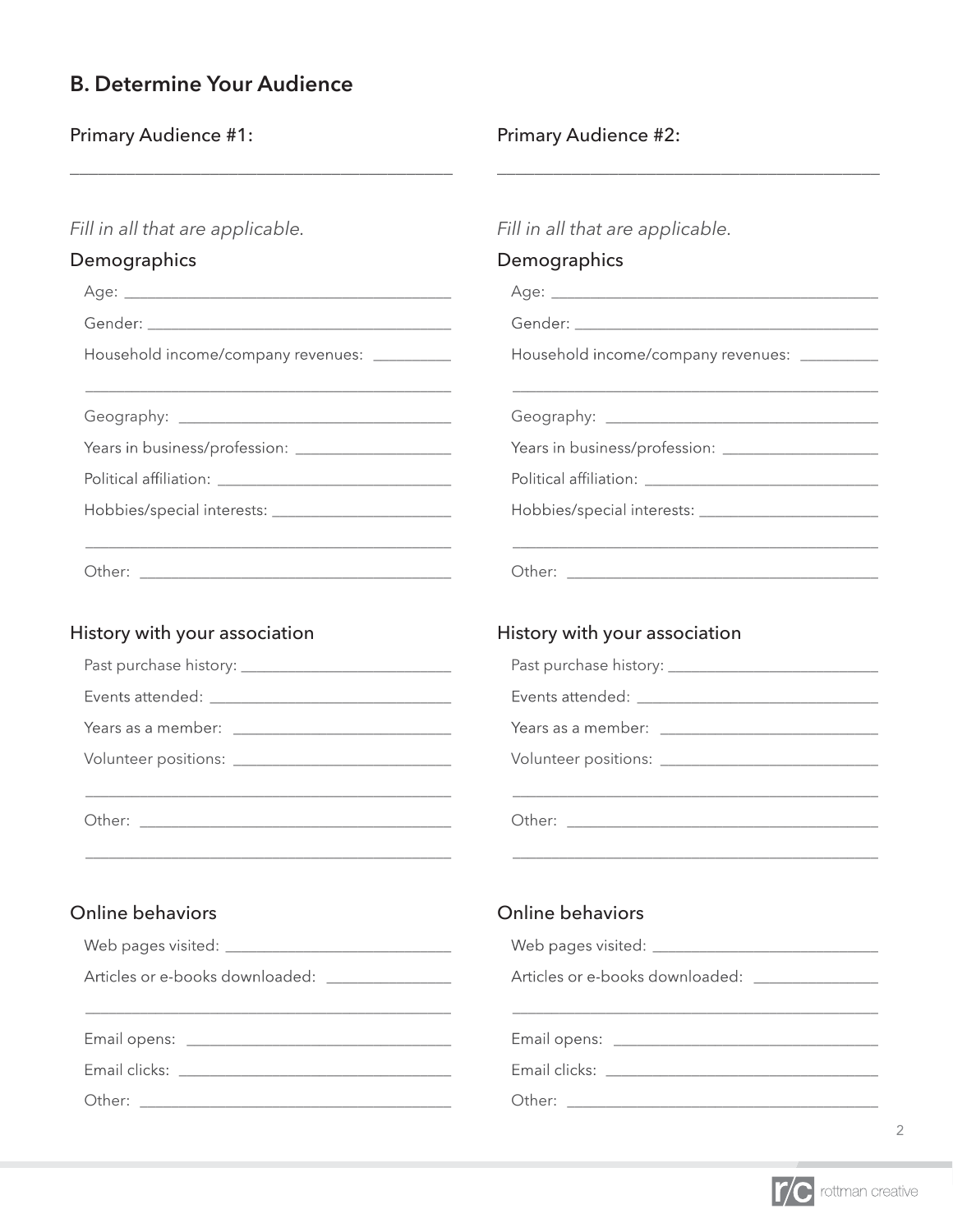# C. Focus on Your Value

| What is your association's vision statement: ___________________________________                                     |
|----------------------------------------------------------------------------------------------------------------------|
|                                                                                                                      |
|                                                                                                                      |
|                                                                                                                      |
| What is your association's mission statement: __________________________________                                     |
|                                                                                                                      |
|                                                                                                                      |
| <u> 1980 - Johann John Harry Harry Harry Harry Harry Harry Harry Harry Harry Harry Harry Harry Harry Harry Harry</u> |
|                                                                                                                      |
|                                                                                                                      |
|                                                                                                                      |
|                                                                                                                      |
|                                                                                                                      |
| <b>Tangible Benefits</b>                                                                                             |
| Brainstorm a list of tangible benefits and calculate the potential ROI if possible.                                  |
| What are the tangible benefits of                                                                                    |
|                                                                                                                      |
|                                                                                                                      |
|                                                                                                                      |
|                                                                                                                      |
|                                                                                                                      |

 $\mathfrak{Z}$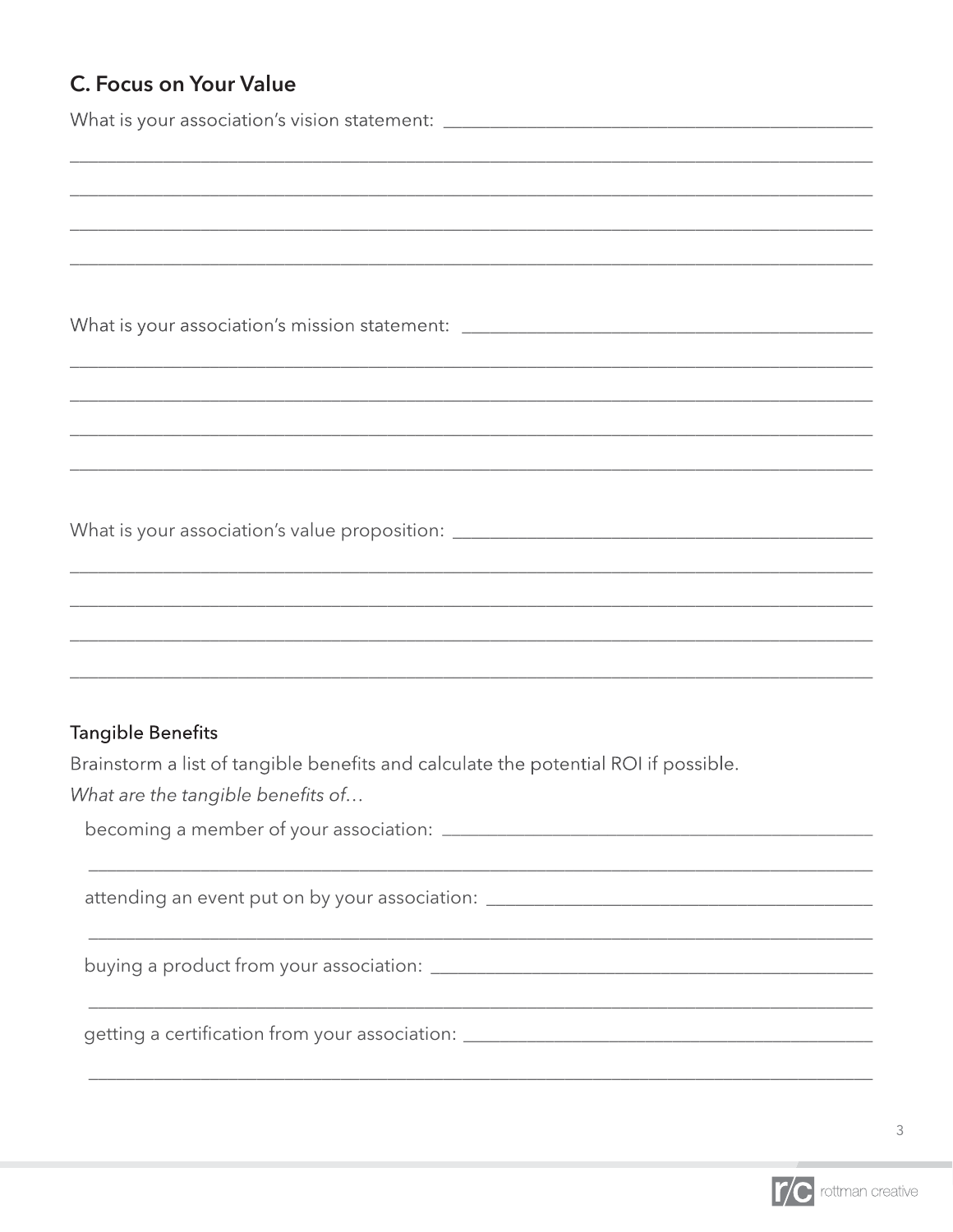### **D. Determine Your Channels and Formats**

What channels/platforms does your association CURRENTLY use?

*Check all that apply.*

#### INTERNET MARKETING

### PHYSICAL MARKETING  $\Box$  Exterior signage

□ Digital signage

 $\Box$  Interactive signs □ Customer loyalty

 Giveaways  $\Box$  Promotions Brochures

□ Packaging

- $\Box$  Website
- Search engine optimization
- Retargeting
- Newsletter
- $\Box$  Live chat
- $\Box$  Podcast
- Whitepapers
- $\Box$  Webinars
- □ Blogging
- $\Box$  Chatbots
- Augmented/virtual reality

#### SOCIAL MEDIA CHANNELS

- □ Facebook page
- Facebook groups
- □ Facebook ads
- $\Box$  LinkedIn page
- $\Box$  LinkedIn groups
- $\Box$  LinkedIn ads
- Google My Business
- □ YouTube channel
- □ Instagram page
- $\Box$  Instagram ads
- Twitter page
- □ Twitter ads
- Pinterest page
- □ Pinterest ads
- □ Live video
- $\Box$ Influencers

Out of the channels/ platforms you currently use, which ones work best?

\_\_\_\_\_\_\_\_\_\_\_\_\_\_\_\_\_\_\_\_\_\_\_\_\_

\_\_\_\_\_\_\_\_\_\_\_\_\_\_\_\_\_\_\_\_\_\_\_\_\_

\_\_\_\_\_\_\_\_\_\_\_\_\_\_\_\_\_\_\_\_\_\_\_\_\_

\_\_\_\_\_\_\_\_\_\_\_\_\_\_\_\_\_\_\_\_\_\_\_\_\_

\_\_\_\_\_\_\_\_\_\_\_\_\_\_\_\_\_\_\_\_\_\_\_\_\_

\_\_\_\_\_\_\_\_\_\_\_\_\_\_\_\_\_\_\_\_\_\_\_\_\_

\_\_\_\_\_\_\_\_\_\_\_\_\_\_\_\_\_\_\_\_\_\_\_\_\_

\_\_\_\_\_\_\_\_\_\_\_\_\_\_\_\_\_\_\_\_\_\_\_\_\_

#### PAID ADVERTISING

 $\Box$  Free consultations

 $\Box$  Podcast ads □ Affiliate marketing  $\Box$  Billboards Mailers  $\Box$  Print advertising  $\Box$  Radio advertising  $\Box$  Social advertising  $\Box$  TV advertising

#### PUBLIC RELATIONS

- Press releases Media interviews □ Sponsorships □ Speaking events  $\Box$  Conferences
- $\Box$  Host event

Out of the channels/ platforms you currently use, which ones work the least?

\_\_\_\_\_\_\_\_\_\_\_\_\_\_\_\_\_\_\_\_\_\_\_\_\_

\_\_\_\_\_\_\_\_\_\_\_\_\_\_\_\_\_\_\_\_\_\_\_\_\_

\_\_\_\_\_\_\_\_\_\_\_\_\_\_\_\_\_\_\_\_\_\_\_\_\_

\_\_\_\_\_\_\_\_\_\_\_\_\_\_\_\_\_\_\_\_\_\_\_\_\_

\_\_\_\_\_\_\_\_\_\_\_\_\_\_\_\_\_\_\_\_\_\_\_\_\_

\_\_\_\_\_\_\_\_\_\_\_\_\_\_\_\_\_\_\_\_\_\_\_\_\_

\_\_\_\_\_\_\_\_\_\_\_\_\_\_\_\_\_\_\_\_\_\_\_\_\_

\_\_\_\_\_\_\_\_\_\_\_\_\_\_\_\_\_\_\_\_\_\_\_\_\_

\_\_\_\_\_\_\_\_\_\_\_\_\_\_\_\_\_\_\_\_\_\_\_\_\_

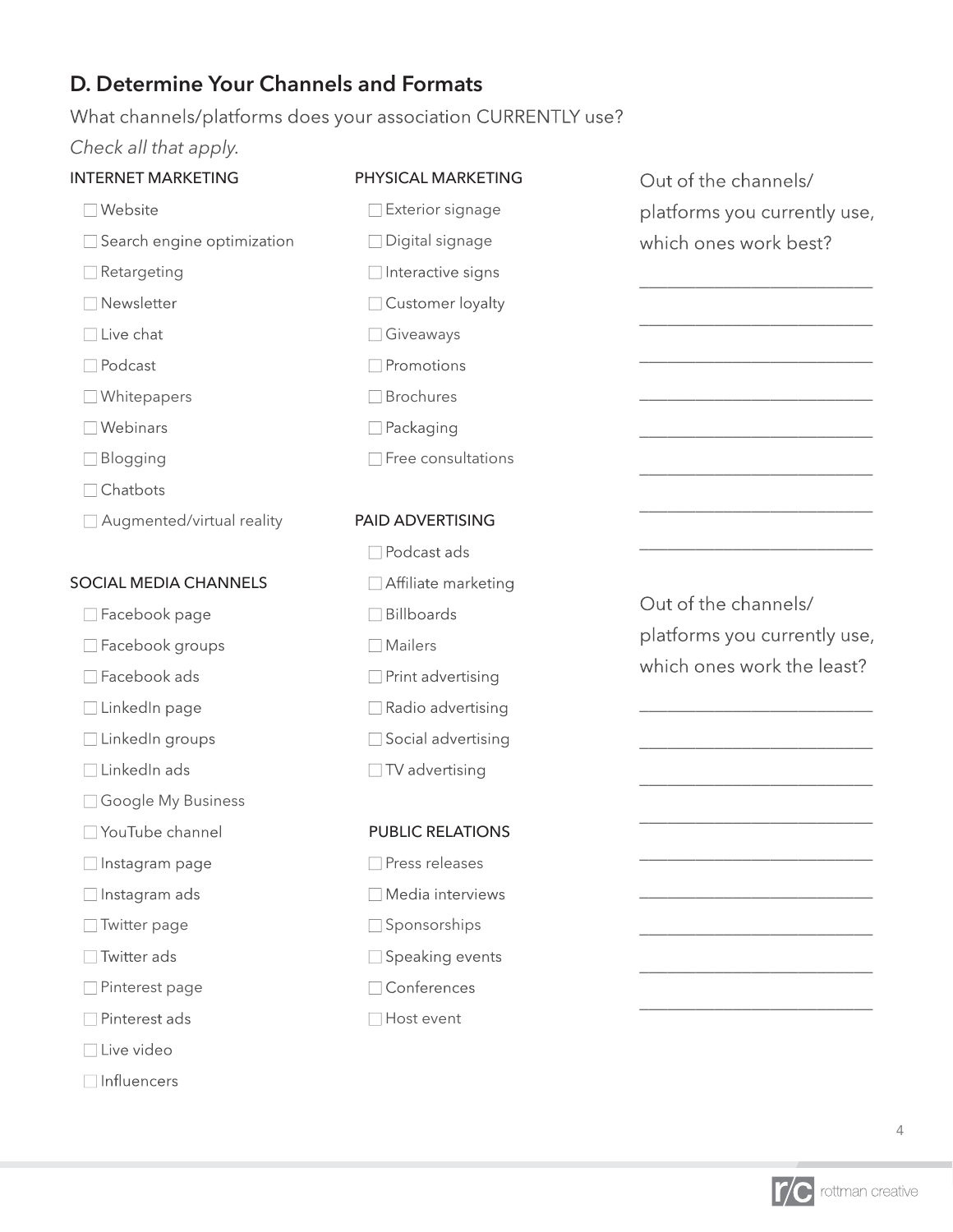### What channels/platforms does your association want to TRY this fiscal year?

### *Check all that apply.*

| <b>INTERNET MARKETING</b>    | PHYSICAL MARKETING       | Rank the channels/platforms    |  |  |  |  |
|------------------------------|--------------------------|--------------------------------|--|--|--|--|
| Website                      | Exterior signgage        | your associations wants to     |  |  |  |  |
| Search engine optimization   | $\Box$ Digital signage   | try this fiscal year from most |  |  |  |  |
| $\Box$ Retargeting           | □ Interactive signs      | important to least             |  |  |  |  |
| $\Box$ Newsletter            | □ Customer loyalty       | important with a potential     |  |  |  |  |
| $\Box$ Live chat             | Giveaways                | budget for each:               |  |  |  |  |
| $\Box$ Podcast               | Promotions               |                                |  |  |  |  |
| □ Whitepapers                | Brochures                |                                |  |  |  |  |
| $\Box$ Webinars              | $\Box$ Packaging         |                                |  |  |  |  |
| <b>Blogging</b>              | Free consultations       |                                |  |  |  |  |
| $\Box$ Chatbots              |                          |                                |  |  |  |  |
| Augmented/virtual reality    | PAID ADVERTISING         |                                |  |  |  |  |
|                              | Podcast ads              |                                |  |  |  |  |
| <b>SOCIAL MEDIA CHANNELS</b> | □ Affiliate marketing    |                                |  |  |  |  |
| Facebook page                | Billboards               |                                |  |  |  |  |
| □ Facebook groups            | Mailers                  |                                |  |  |  |  |
| Facebook ads                 | Print advertising        |                                |  |  |  |  |
| □ LinkedIn page              | $\Box$ Radio advertising |                                |  |  |  |  |
| □ LinkedIn groups            | □ Social advertising     |                                |  |  |  |  |
| $\Box$ LinkedIn ads          | $\Box$ TV advertising    |                                |  |  |  |  |
| Google My Business           |                          |                                |  |  |  |  |
| □ YouTube channel            | <b>PUBLIC RELATIONS</b>  |                                |  |  |  |  |
| □ Instagram page             | Press releases           |                                |  |  |  |  |
| $\Box$ Instagram ads         | Media interviews         |                                |  |  |  |  |
| $\Box$ Twitter page          | Sponsorships             |                                |  |  |  |  |
| Twitter ads                  | □ Speaking events        |                                |  |  |  |  |
| $\Box$ Pinterest page        | □ Conferences            |                                |  |  |  |  |
| Pinterest ads                | Host event               |                                |  |  |  |  |
| $\Box$ Live video            |                          |                                |  |  |  |  |
| Influencers                  |                          |                                |  |  |  |  |

\*\*List of marketing channels source: https://blogs.spectrio.com/51-most-effective-marketing-channels-for-advertising-your-business

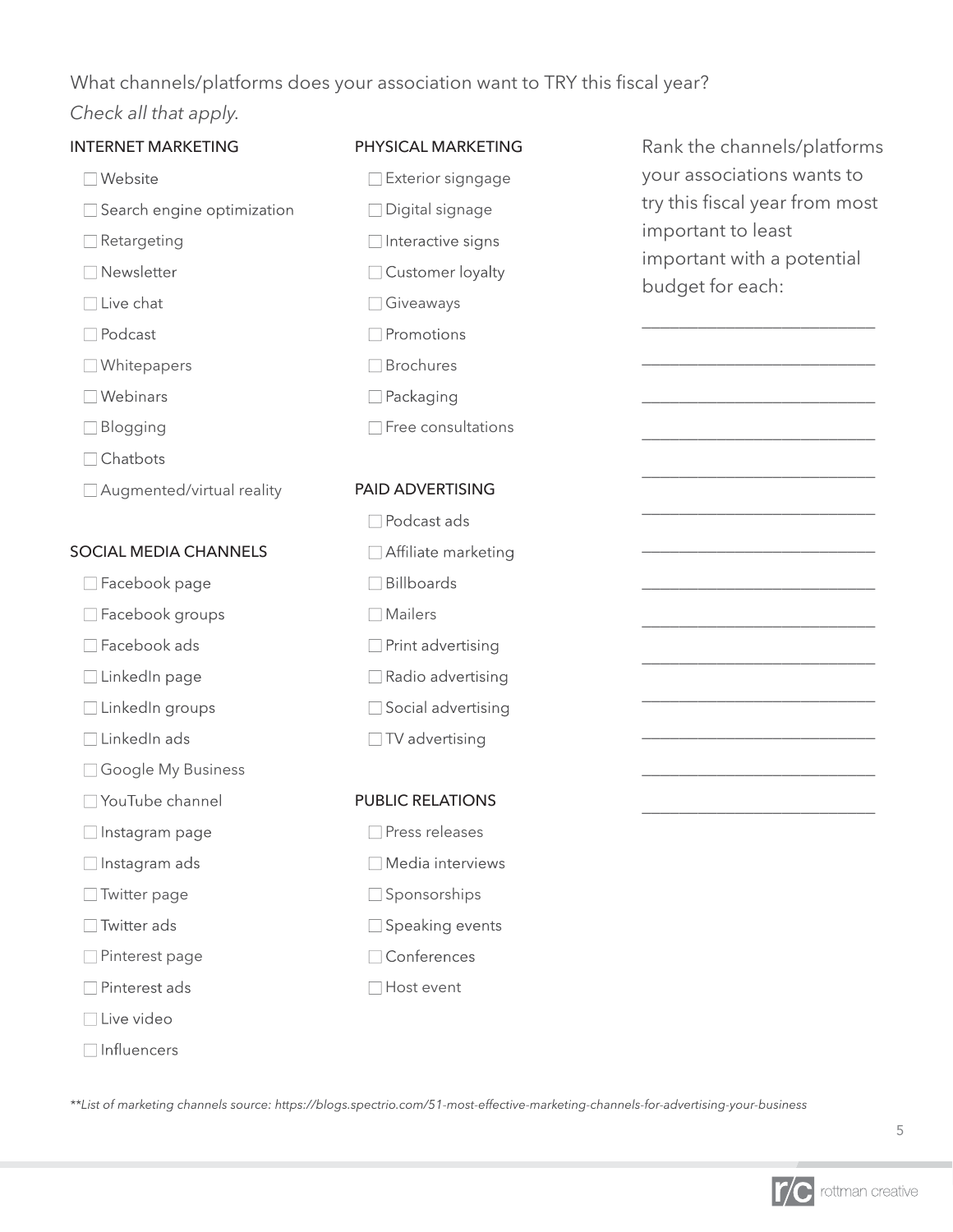## What formats does your association CURRENTLY use?

# *Check all that apply.*

| AWARENESS/INTEREST     | <b>CONSIDERATION/DECISION</b>                               |
|------------------------|-------------------------------------------------------------|
| <b>Blog posts</b>      | Tutorials                                                   |
| $\Box$ Emails          | Product reviews                                             |
| $\Box$ Infographics    | □ Product demos                                             |
| Podcasts               | Data sheets                                                 |
| Newsletters            | $\Box$ Free trials                                          |
| e-Books                | $\Box$ Testimonials                                         |
| Cartoons/illustrations | Stories                                                     |
| □ FAQ sheets           | Case studies                                                |
| $\Box$ Webinars        |                                                             |
| $\Box$ Templates       | Out of the formats you currently use, which ones work best? |
| $\Box$ Videos          |                                                             |
| Guides                 |                                                             |
| $\Box$ Toolkits        |                                                             |
| $\Box$ Vlogs           |                                                             |
| □ Interviews           |                                                             |
| Presentations          |                                                             |
| Quizzes                |                                                             |
| Research articles      |                                                             |
| Annual reports         | Out of the formats you currently use, which ones work       |
| Whitepapers            | the least? Letter and the least?                            |
| Surveys                |                                                             |
| $\Box$ Timelines       |                                                             |
|                        |                                                             |
|                        |                                                             |
|                        |                                                             |
|                        |                                                             |



\_\_\_\_\_\_\_\_\_\_\_\_\_\_\_\_\_\_\_\_\_\_\_\_\_\_\_\_\_\_\_\_\_\_\_\_\_\_\_\_\_\_\_\_\_\_\_\_\_\_\_\_\_\_\_\_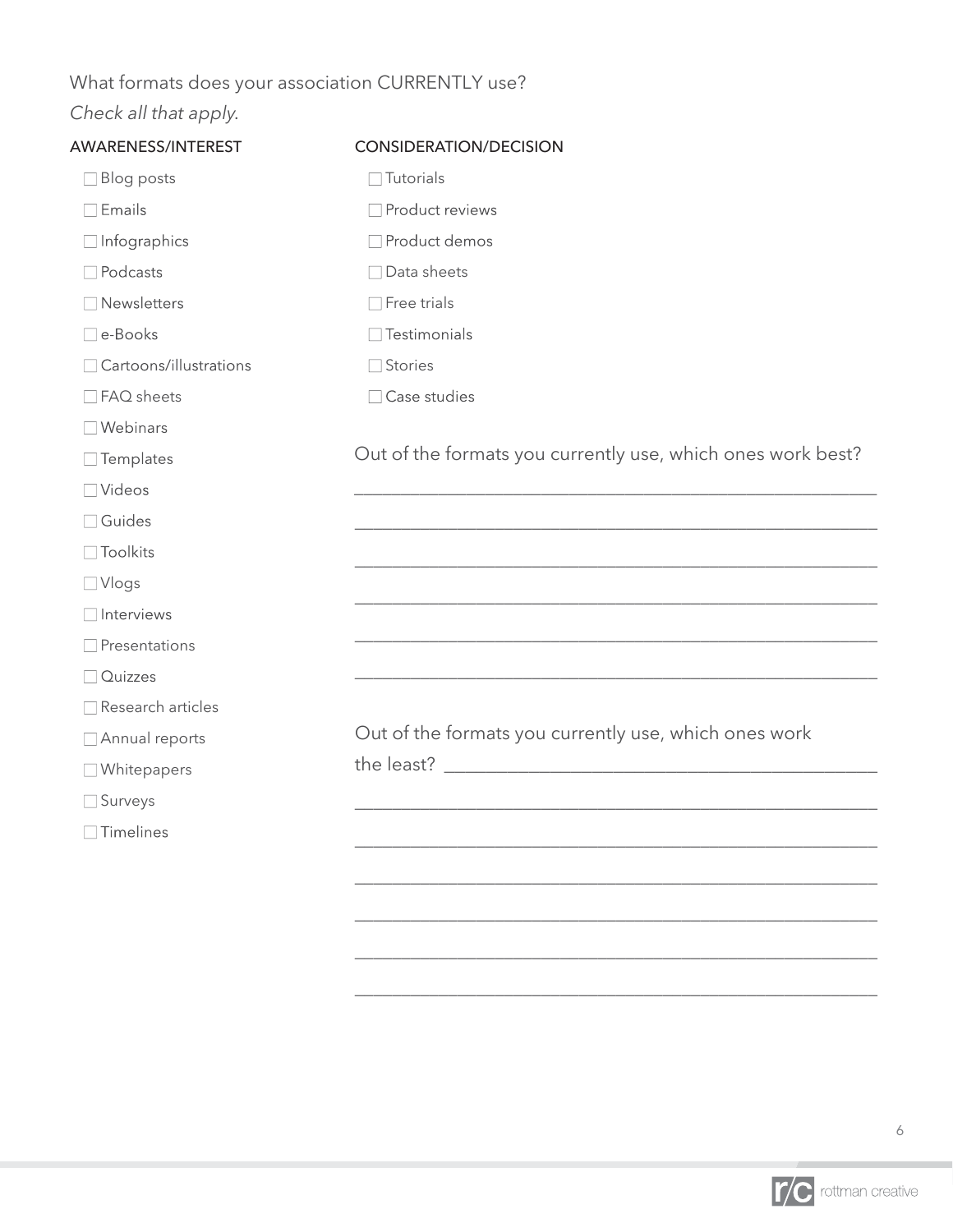## What formats does your association want to TRY this fiscal year?

## *Check all that apply.*

| AWARENESS/INTEREST     | <b>CONSIDERATION/DECISION</b> | Out of the formats you want  |
|------------------------|-------------------------------|------------------------------|
| <b>Blog posts</b>      | Tutorials                     | your association to try this |
| $\Box$ Emails          | Product reviews               | fiscal year, list out past   |
| Infographics           | Product demos                 | content you could            |
| Podcasts               | Data sheets                   | re-purpose into this format: |
| Newsletters            | Free trials                   |                              |
| e-Books                | Testimonials                  |                              |
| Cartoons/illustrations | Stories                       |                              |
| FAQ sheets             | Case studies                  |                              |
| Webinars               |                               |                              |
| $\Box$ Templates       |                               |                              |
| □ Videos               |                               |                              |
| $\Box$ Guides          |                               |                              |
| Toolkits               |                               |                              |
| $\Box$ Vlogs           |                               |                              |
| Interviews             |                               |                              |
| $\Box$ Presentations   |                               |                              |
| Quizzes                |                               |                              |
| Research articles      |                               |                              |
| Annual reports         |                               |                              |
| Whitepapers            |                               |                              |
| Surveys                |                               |                              |
| Timelines              |                               |                              |

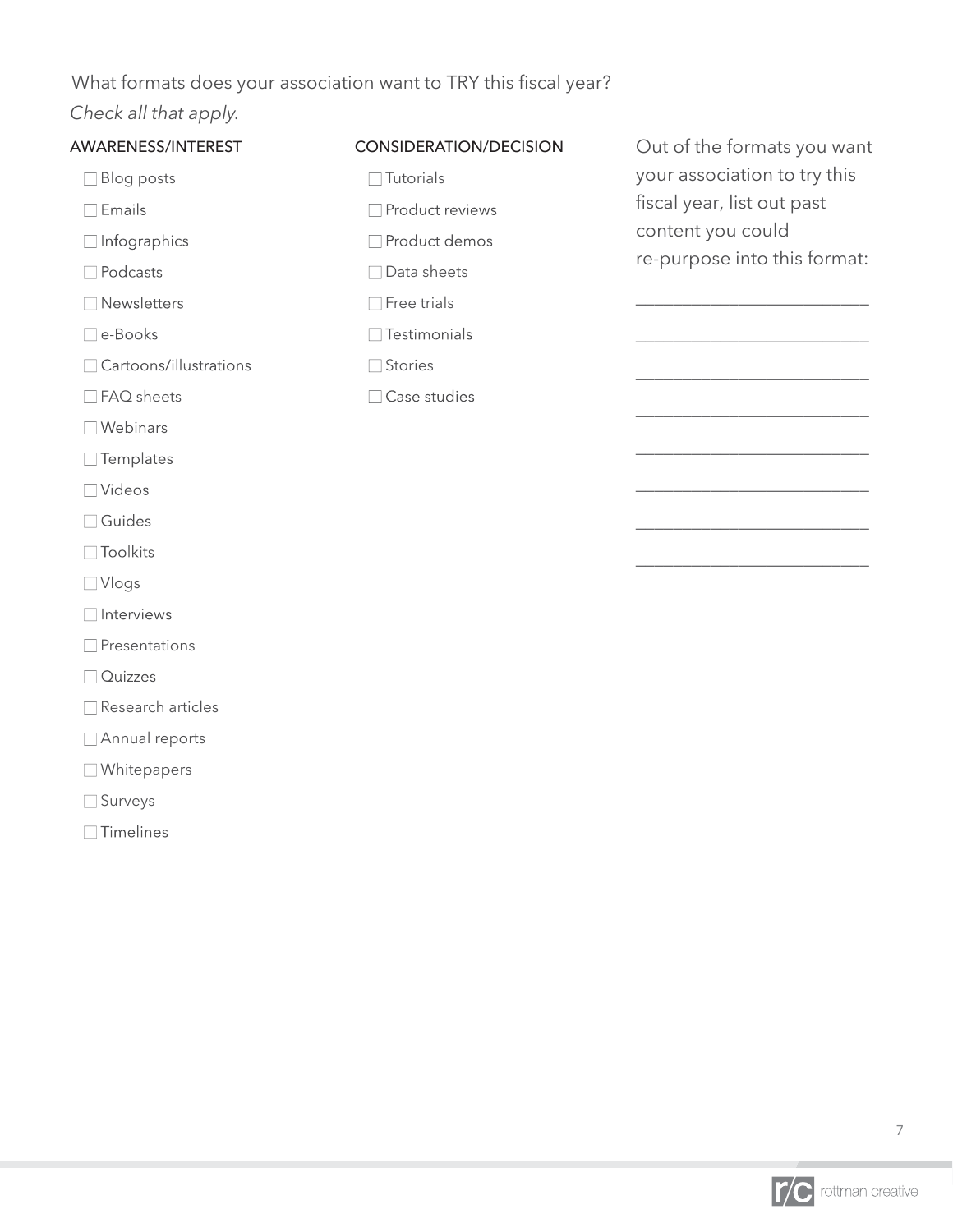# **E. Create a Marketing Calendar**

List your association's events/offerings with dates:

\_\_\_\_\_\_\_\_\_\_\_\_\_\_\_\_\_\_\_\_\_\_\_\_\_\_\_\_\_\_\_\_\_\_\_\_\_\_\_\_\_\_\_\_\_\_\_\_

 $\overline{\phantom{a}}$  topically  $\overline{\phantom{a}}$ 

\_\_\_\_\_\_\_\_\_\_\_\_\_\_\_\_\_\_\_\_\_\_\_\_\_\_\_\_\_\_\_\_\_\_\_\_\_\_\_\_\_\_\_\_\_\_\_\_

\_\_\_\_\_\_\_\_\_\_\_\_\_\_\_\_\_\_\_\_\_\_\_\_\_\_\_\_\_\_\_\_\_\_\_\_\_\_\_\_\_\_\_\_\_\_\_\_

\_\_\_\_\_\_\_\_\_\_\_\_\_\_\_\_\_\_\_\_\_\_\_\_\_\_\_\_\_\_\_\_\_\_\_\_\_\_\_\_\_\_\_\_\_\_\_\_

\_\_\_\_\_\_\_\_\_\_\_\_\_\_\_\_\_\_\_\_\_\_\_\_\_\_\_\_\_\_\_\_\_\_\_\_\_\_\_\_\_\_\_\_\_\_\_\_

\_\_\_\_\_\_\_\_\_\_\_\_\_\_\_\_\_\_\_\_\_\_\_\_\_\_\_\_\_\_\_\_\_\_\_\_\_\_\_\_\_\_\_\_\_\_\_\_

\_\_\_\_\_\_\_\_\_\_\_\_\_\_\_\_\_\_\_\_\_\_\_\_\_\_\_\_\_\_\_\_\_\_\_\_\_\_\_\_\_\_\_\_\_\_\_\_

|  | ▼ Download sample marketing calendar |  |
|--|--------------------------------------|--|

|                     |                              |    |                      | <b>January 2020</b> SAMPLE MARKETING CALENDAR |    |          |        |                 |  |
|---------------------|------------------------------|----|----------------------|-----------------------------------------------|----|----------|--------|-----------------|--|
| SUNDAY              | <b>MONDAY</b>                |    | TUESDAY              | WEDNESDAY                                     |    | THURSDAY | FRIDAY | <b>SATURDAY</b> |  |
| 29                  | 30                           |    | 31<br>New Year's Eve | 1<br>New Year's Day                           | 2  |          | 3      | 4               |  |
|                     |                              |    |                      |                                               |    |          |        |                 |  |
| 5                   | 6                            | 7  |                      | 8                                             | 9  |          | 10     | 11              |  |
|                     |                              |    |                      |                                               |    |          |        |                 |  |
| 12                  | 13                           | 14 |                      | 15                                            | 16 |          | 17     | 18              |  |
|                     |                              |    |                      |                                               |    |          |        |                 |  |
| 19                  | 20<br>Martin Luther King Jr. | 21 |                      | 22                                            | 23 |          | 24     | 24              |  |
|                     |                              |    |                      |                                               |    |          |        |                 |  |
| 26                  | 27                           | 28 |                      | 29                                            | 30 |          | 31     | $\,$ 1 $\,$     |  |
|                     |                              |    |                      |                                               |    |          |        |                 |  |
|                     |                              |    |                      |                                               |    |          |        |                 |  |
| <b>CHANNEL#1:</b>   |                              |    |                      |                                               |    |          |        |                 |  |
| TOPIC/OBJECTIVE     |                              |    | <b>ACTION ITEMS</b>  | DUE DATE(S) RESPONSBILITY NOTES               |    |          |        |                 |  |
| Topic/Objective #1: |                              |    |                      |                                               |    |          |        |                 |  |
|                     |                              |    |                      |                                               |    |          |        |                 |  |
|                     |                              |    |                      |                                               |    |          |        |                 |  |
|                     |                              |    |                      |                                               |    |          |        |                 |  |
|                     |                              |    |                      |                                               |    |          |        |                 |  |
| Topic/Objective #2: |                              |    |                      |                                               |    |          |        |                 |  |
|                     |                              |    |                      |                                               |    |          |        |                 |  |
|                     |                              |    |                      |                                               |    |          |        |                 |  |
|                     |                              |    |                      |                                               |    |          |        |                 |  |
|                     |                              |    |                      |                                               |    |          |        |                 |  |
|                     |                              |    |                      |                                               |    |          |        |                 |  |
| CHANNEL#2:          |                              |    |                      |                                               |    |          |        |                 |  |
|                     |                              |    |                      |                                               |    |          |        |                 |  |
|                     |                              |    |                      |                                               |    |          |        |                 |  |
| TOPIC/OBJECTIVE     |                              |    | <b>ACTION ITEMS</b>  | DUE DATE(S) RESPONSBILITY NOTES               |    |          |        |                 |  |
| Topic/Objective #1: |                              |    |                      |                                               |    |          |        |                 |  |
|                     |                              |    |                      |                                               |    |          |        |                 |  |
|                     |                              |    |                      |                                               |    |          |        |                 |  |
|                     |                              |    |                      |                                               |    |          |        |                 |  |
|                     |                              |    |                      |                                               |    |          |        |                 |  |
| Topic/Objective #2: |                              |    |                      |                                               |    |          |        |                 |  |
|                     |                              |    |                      |                                               |    |          |        |                 |  |
|                     |                              |    |                      |                                               |    |          |        |                 |  |
|                     |                              |    |                      |                                               |    |          |        |                 |  |
|                     |                              |    |                      |                                               |    |          |        |                 |  |
|                     |                              |    |                      |                                               |    |          |        |                 |  |
| CHANNEL#3:          |                              |    |                      |                                               |    |          |        |                 |  |
| TOPIC/OBJECTIVE     |                              |    | <b>ACTION ITEMS</b>  | DUE DATE(S) RESPONSBILITY NOTES               |    |          |        |                 |  |
| Topic/Objective #1: |                              |    |                      |                                               |    |          |        |                 |  |
|                     |                              |    |                      |                                               |    |          |        |                 |  |
|                     |                              |    |                      |                                               |    |          |        |                 |  |
|                     |                              |    |                      |                                               |    |          |        |                 |  |
|                     |                              |    |                      |                                               |    |          |        |                 |  |
| Topic/Objective #2: |                              |    |                      |                                               |    |          |        |                 |  |
|                     |                              |    |                      |                                               |    |          |        |                 |  |
|                     |                              |    |                      |                                               |    |          |        |                 |  |
|                     |                              |    |                      |                                               |    |          |        |                 |  |

| ,我们也不能在这里的时候,我们也不能在这里的时候,我们也不能会在这里的时候,我们也不能会在这里的时候,我们也不能会在这里的时候,我们也不能会在这里的时候,我们也 |
|----------------------------------------------------------------------------------|
|                                                                                  |
|                                                                                  |
|                                                                                  |
|                                                                                  |
|                                                                                  |
|                                                                                  |
|                                                                                  |
|                                                                                  |

\_\_\_\_\_\_\_\_\_\_\_\_\_\_\_\_\_\_\_\_\_\_\_\_\_\_\_\_\_\_\_\_\_\_\_\_\_\_\_\_\_\_\_\_\_\_\_\_

 $\overline{\phantom{a}}$ 

\_\_\_\_\_\_\_\_\_\_\_\_\_\_\_\_\_\_\_\_\_\_\_\_\_\_\_\_\_\_\_\_\_\_\_\_\_\_\_\_\_\_\_\_\_\_\_\_

\_\_\_\_\_\_\_\_\_\_\_\_\_\_\_\_\_\_\_\_\_\_\_\_\_\_\_\_\_\_\_\_\_\_\_\_\_\_\_\_\_\_\_\_\_\_\_\_

\_\_\_\_\_\_\_\_\_\_\_\_\_\_\_\_\_\_\_\_\_\_\_\_\_\_\_\_\_\_\_\_\_\_\_\_\_\_\_\_\_\_\_\_\_\_\_\_

\_\_\_\_\_\_\_\_\_\_\_\_\_\_\_\_\_\_\_\_\_\_\_\_\_\_\_\_\_\_\_\_\_\_\_\_\_\_\_\_\_\_\_\_\_\_\_\_